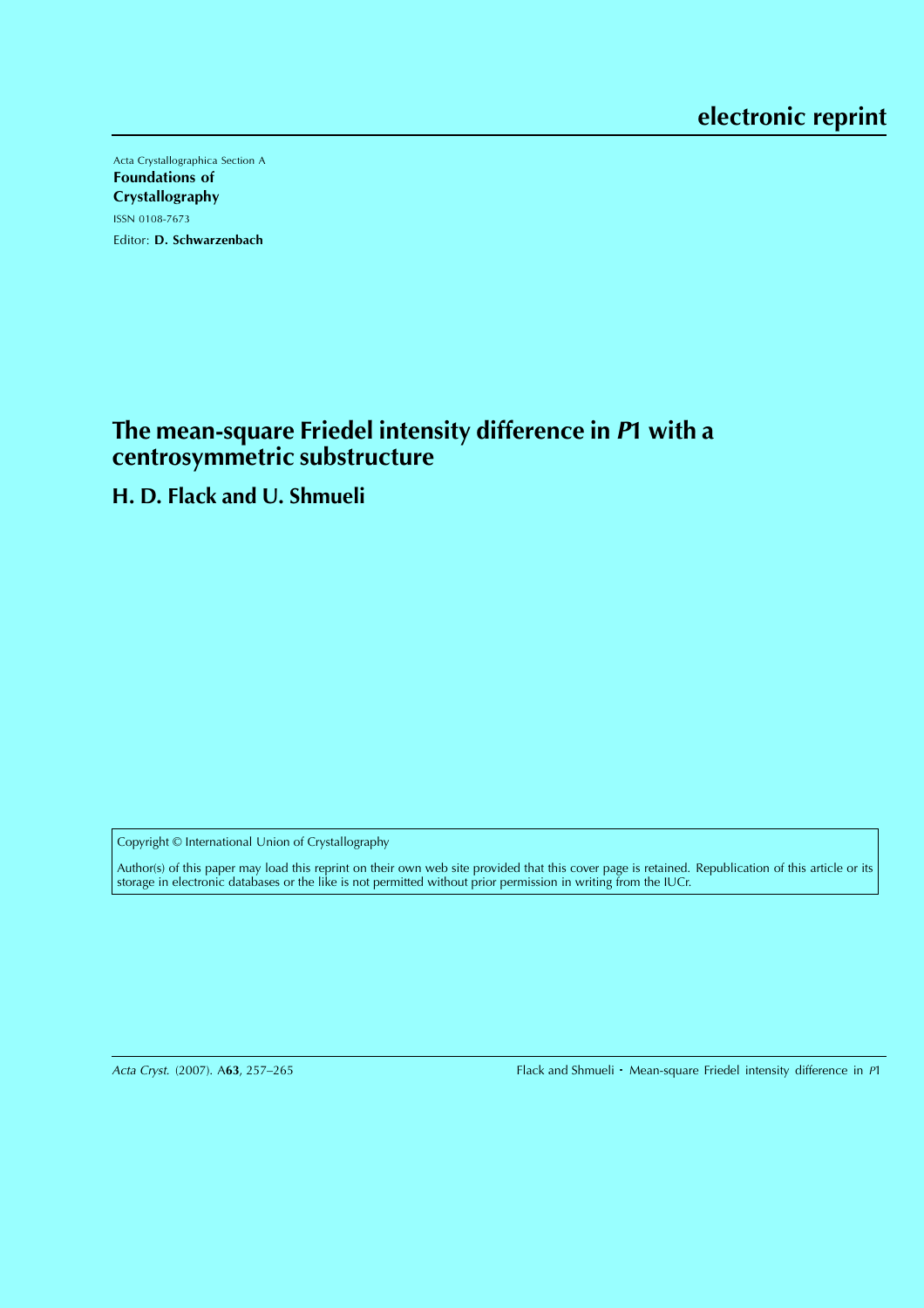Acta Crystallographica Section A Foundations of Crystallography

ISSN 0108-7673

Received 1 December 2006 Accepted 18 January 2007

# The mean-square Friedel intensity difference in P1 with a centrosymmetric substructure

H. D. Flack<sup>a\*</sup> and U. Shmueli<sup>b</sup>

<sup>a</sup>Laboratoire de Cristallographie, University of Geneva, Switzerland, and <sup>b</sup>School of Chemistry, Tel Aviv University, Israel. Correspondence e-mail: howard.flack@cryst.unige.ch

For non-centrosymmetric structures in space group P1 containing a centrosymmetric substructure, analytical expressions have been obtained for various functions of the diffraction intensity of Friedel opposites. These functions are the average intensity of Friedel opposites, the mean difference in intensity of Friedel opposites and the mean-square difference in intensity of Friedel opposites. A Bijvoet intensity ratio is defined for the evaluation of resonantscattering effects in non-centrosymmetric and pseudo-centrosymmetric structures. Analysis of these expressions confirms that both resonant and nonresonant atoms are necessary to produce differences in intensity between Friedel opposites and also shows that in some circumstances atoms may lie on a centrosymmetric substructure without diminishing the Bijvoet intensity ratio. The effects of the real component of resonant scattering, of the variation of the scattering factors with sin  $\theta/\lambda$ , of isotropic atomic displacement parameters, of a crystal twinned by inversion, of atoms in special positions and of weak reflections are considered. Software is available for the evaluation of the Bijvoet intensity ratio.

 $\odot$  2007 International Union of Crystallography Printed in Singapore – all rights reserved

## 1. Introduction

It is useful to be able to make a priori estimates of the average intensity difference between Friedel opposites prior to experimentation. Such estimates may be used to select the most suitable compound or derivative and to optimize the choice of wavelength of the radiation. In the field of biological crystallography, one wishes to know whether it is in principle possible to solve the crystal structure using techniques such as MAD and SAD especially if it is intended to rely only on the resonant-scattering (anomalous diffusion) effects from the S atoms in the native protein. The article of Dauter (2006) treats the practical applications of such matters in protein crystallography where often the elemental composition of a saltsoaked protein crystal is not known. In the area of chemical and organo-metallic crystallography, it is the question of the possibility of absolute-configuration determination which is the driving force for the need for an *a priori* estimate. Flack *et* al. (2006) have found for a limited class of compounds that the standard uncertainty of the Flack (1983) parameter obtained by least-squares refinement shows a clear dependence on the estimate of  $\langle |\Delta F| \rangle / \langle F \rangle$  given by a formula of Girard *et al.* (2003).

Various formulae for estimating  $\langle |\Delta F| \rangle / \langle F \rangle$  of Friedel opposites may be found in the literature. All derivations are based on the approach of Crick & Magdoff (1956) for the estimation of mean structure-factor-amplitude differences between an isomorphous derivative and a native protein. Moreover, available formulae are all based on the hypothesis of a non-centrosymmetric crystal structure without pseudosymmetry containing few types of resonant scatterers in a sea of non-resonant scatterers. In particular, Hendrikson & Teeter (1981) gave an approximate formula for a single resonant scatterer in a molecule as part of their determination of the structure of crambin using resonant-scattering techniques. Olczak et al. (2003) give a formula applicable to two kinds of resonant scatterer, and Weiss et al. (2001) and Girard et al. (2003) extended the estimate to include any number of resonant scatterers. Shen et al. (2003) treat differences in atomic displacement parameters between heavy and light atoms, and also show how allowance may be made for certain structural features (e.g. disulfide bridge or metal cluster) in the resonant part of the structure. A practical application to phasing protein structures by way of  $Ta_6Br_{12}$  clusters is presented by Banumathi et al. (2003). Zwart (2005) gives a thorough review of resonant signal indicators in protein crystallography and provides a Monte Carlo procedure for their estimation.

Although the formula of Girard et al. (2003) gave significant results in the study of Flack et al. (2006), it is apparent that it has shortcomings if applied outside its intended domain of application. In particular, it gives the same estimate of mean Friedel difference whether the crystal structure is noncentrosymmetric, centrosymmetric or pseudo-centrosymmetric. Also it may give large estimates of Friedel differences where in practice none exist. For example, in the sphericalatom approximation there is no difference in intensity between Friedel opposites for elemental Se in its helical chiral crystal structure. Consequently, we decided to reanalyse the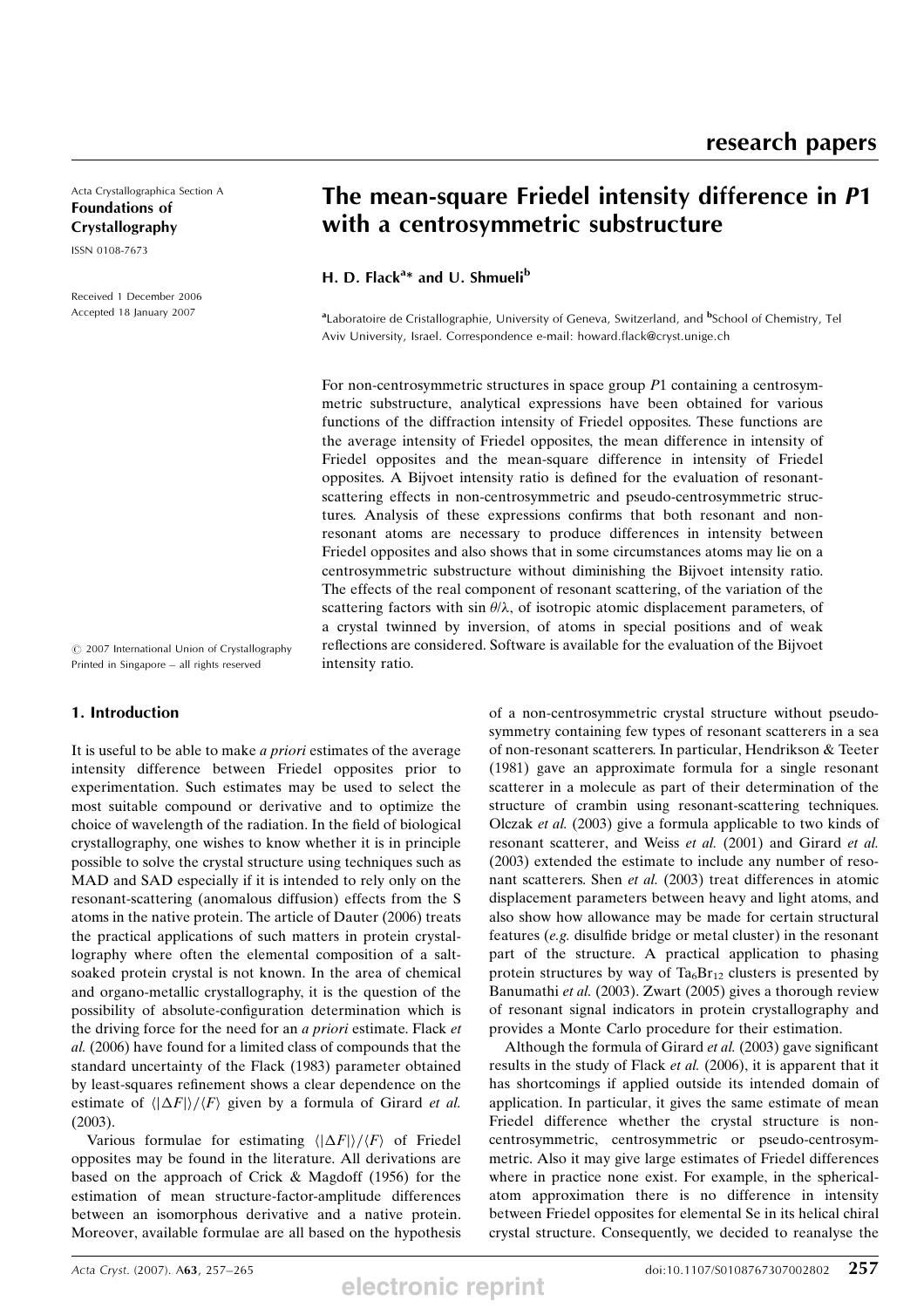intensity differences between Friedel opposites from first principles with as few approximations as possible for the case of a non-centrosymmetric structure in space group P1 but containing a centrosymmetric substructure. All atoms present in the compound are allowed to display resonant scattering.

### 2. Analysis

The unit cell of the crystal contains  $N$  atoms, of which  $M$  atoms are arranged non-centrosymmetrically, Q are arranged centrosymmetrically with  $N = Q + M$ , the centre of symmetry applicable to the  $Q$  atoms being placed at the origin of a primitive basis. We choose to number the atoms starting from the Q centrosymmetrically arranged atoms and finishing with the  $M$  non-centrosymmetrical ones. Thus atoms 1 to  $Q$  are arranged centrosymmetrically and atoms  $Q + 1$  to N are arranged non-centrosymmetrically. Moreover, atoms  $i$  and  $i + Q/2$  for  $1 \le i \le Q/2$  are centrosymmetrically related. Let  $\mathbf{x}_i$ be the vector of coordinates of the jth atom. Let the real nonresonant contribution to the scattering factor of the jth atom be  $f_i$  with the imaginary component of the resonant scattering being  $f''_j$ . In order to concentrate on the essentials of the analysis, we initially make several simplifying assumptions.

(i) The real component of the resonant scattering is ignored. (ii) All theory and calculations are undertaken in the spherical-atom approximation at  $\sin \theta / \lambda = 0$ , where for X-ray scattering  $f_i = Z_i$  the atomic number of the jth atom.

(iii) The structure is not disordered and all site occupation factors are unity.

(iv) The crystal is monodomain and not twinned by inversion.

 $(v)$  All the atoms are located in general positions, *i.e.* no atom is located on a centre of symmetry of the Q atoms.

The analysis is completed in  $§4$  by consideration of the ways to remove these simplifications.

We write the complex structure factor  $F(h)$  of reflection h as  $F(h) = F_C(h) + F_N(h)$ , where  $F_C(h)$  and  $F_N(h)$  represent respectively the contributions from the centrosymmetric and non-centrosymmetric substructures,

$$
\mathbf{F}_C(\mathbf{h}) = 2 \sum_{j=1}^{Q/2} (f_j + if_j'') \cos(2\pi \mathbf{h} \cdot \mathbf{x}_j),
$$
  

$$
\mathbf{F}_N(\mathbf{h}) = \sum_{j=Q+1}^N (f_j + if_j'') [\cos(2\pi \mathbf{h} \cdot \mathbf{x}_j) + i \sin(2\pi \mathbf{h} \cdot \mathbf{x}_j)].
$$

Setting  $c_j = \cos(2\pi \mathbf{h} \cdot \mathbf{x}_j), s_j = \sin(2\pi \mathbf{h} \cdot \mathbf{x}_j),$ 

$$
C_C = 2 \sum_{j=1}^{Q/2} f_j c_j, \quad C_N = \sum_{j=Q+1}^N f_j c_j, \quad C = C_C + C_N = \sum_{j=1}^N f_j c_j,
$$
  

$$
C_C'' = 2 \sum_{j=1}^{Q/2} f_j'' c_j, \quad C_N'' = \sum_{j=Q+1}^N f_j'' c_j, \quad C'' = C_C'' + C_N'' = \sum_{j=1}^N f_j'' c_j,
$$
  

$$
S = \sum_{j=Q+1}^N f_j s_j, \quad S'' = \sum_{j=Q+1}^N f_j'' s_j
$$

and expanding gives

$$
\mathbf{F}(\mathbf{h}) = C_C + C_N + iC''_C + iC''_N + iS - S'' = C + iC'' + iS - S'.
$$
\n(1)

In the structure factor of the antireflection  $-h$ , the sine terms change sign giving  $\mathbf{F}(-\mathbf{h}) = C + iC'' - iS + S''$ . In the model of a monodomain single crystal, the mean intensity of Friedel opposites  $h$  and  $-h$  is given by

$$
A(\mathbf{h}) = \frac{1}{2} (|\mathbf{F}(\mathbf{h})|^2 + |\mathbf{F}(-\mathbf{h})|^2)
$$
  
=\frac{1}{2} [(C - S'')^2 + (C'' + S)^2] + \frac{1}{2} [(C + S'')^2 + (C'' - S)^2]  
= C<sup>2</sup> + S<sup>2</sup> + C''<sup>2</sup> + S''<sup>2</sup>, (2)

and the difference in intensity between Friedel opposites h and  $-\mathbf{h}$  is given by

$$
D(\mathbf{h}) = |\mathbf{F}(\mathbf{h})|^2 - |\mathbf{F}(-\mathbf{h})|^2 = 4(C''S - CS'').
$$
 (3)

#### 2.1. Average values

We now proceed to the calculation of mean values  $\langle A \rangle$ ,  $\langle D \rangle$ ,  $\langle D^2 \rangle$  of  $A(\mathbf{h})$ ,  $D(\mathbf{h})$ ,  $D^2(\mathbf{h})$ , respectively, the mean being taken assuming uniform and uncorrelated probability density functions of the  $\mathbf{h} \cdot \mathbf{x}_i$ . This implies either fixed *hkl* and uniformly distributed atomic coordinates or fixed atomic uniformly distributed atomic coordinates or fixed atomic coordinates and a large number of reflections.

From (1) and (2), the average intensity of Friedel opposites is given by

$$
\langle A \rangle = \langle A(\mathbf{h}) \rangle = \langle C^2 \rangle + \langle S^2 \rangle + \langle C^{2} \rangle + \langle S^{2} \rangle
$$
  
=  $\langle C_C^2 \rangle + \langle C_N^2 \rangle + 2 \langle C_C C_N \rangle + \langle S^2 \rangle + \langle C_C^{2} \rangle$   
+  $\langle C_N^{2} \rangle + 2 \langle C_C^{2} C_N^{2} \rangle + \langle S^{2} \rangle.$  (4)

The details of the derivation of the mean values are given in Appendix A and leads to a result one would anticipate from Wilson's statistics:

$$
\langle A \rangle = \sum_{j=1}^{N} f_j^2 + \sum_{j=1}^{N} f_j^{1/2}.
$$
 (5)

From (3), and noting that  $D(h) = -D(-h)$ , we show it is clear that  $\langle D \rangle = 0$ . Also from (3), the squared intensity difference between Friedel opposites is given by  $D^2(\mathbf{h}) = 16(C^2S^{\prime\prime 2} + S^2C^{\prime\prime 2} - 2CSC^{\prime\prime}S^{\prime\prime})$ , and from (1)

$$
\frac{1}{16} \langle D^2 \rangle = \frac{1}{16} \langle D^2 \mathbf{h} \rangle \n= \langle C_C^2 S^{\prime\prime 2} \rangle + \langle C_N^2 S^{\prime\prime 2} \rangle + 2 \langle C_C C_N S^{\prime\prime 2} \rangle + \langle S^2 C_C^{\prime\prime 2} \rangle \n+ \langle S^2 C_N^{\prime\prime} \rangle + 2 \langle S^2 C_C^{\prime\prime} C_N^{\prime\prime} \rangle - 2 \langle C_C S C_C^{\prime\prime} S^{\prime\prime} \rangle \n- 2 \langle C_N S C_N^{\prime\prime} S^{\prime\prime} \rangle - 2 \langle C_C S C_N^{\prime\prime} S^{\prime\prime} \rangle - 2 \langle C_N S C_C^{\prime\prime} S^{\prime\prime} \rangle. \tag{6}
$$

The details of the derivation of the mean values are given in Appendix A and leads to

$$
\langle D^2 \rangle = 4 \sum_{j=1}^N \sum_{l=1}^N (f_j f_l'' - f_l f_j'')^2 - 4 \sum_{j=1}^Q \sum_{l=1}^Q (f_j f_l'' - f_l f_j'')^2. \tag{7}
$$

Appendix B presents the derivation of  $\langle A_z \rangle$  and  $\langle D_z^2 \rangle$ , similar<br>to  $\langle A \rangle$  and  $\langle D^2 \rangle$  but based on normalized rather than ordinary to  $\langle A \rangle$  and  $\langle D^2 \rangle$ , but based on normalized rather than ordinary structure factors.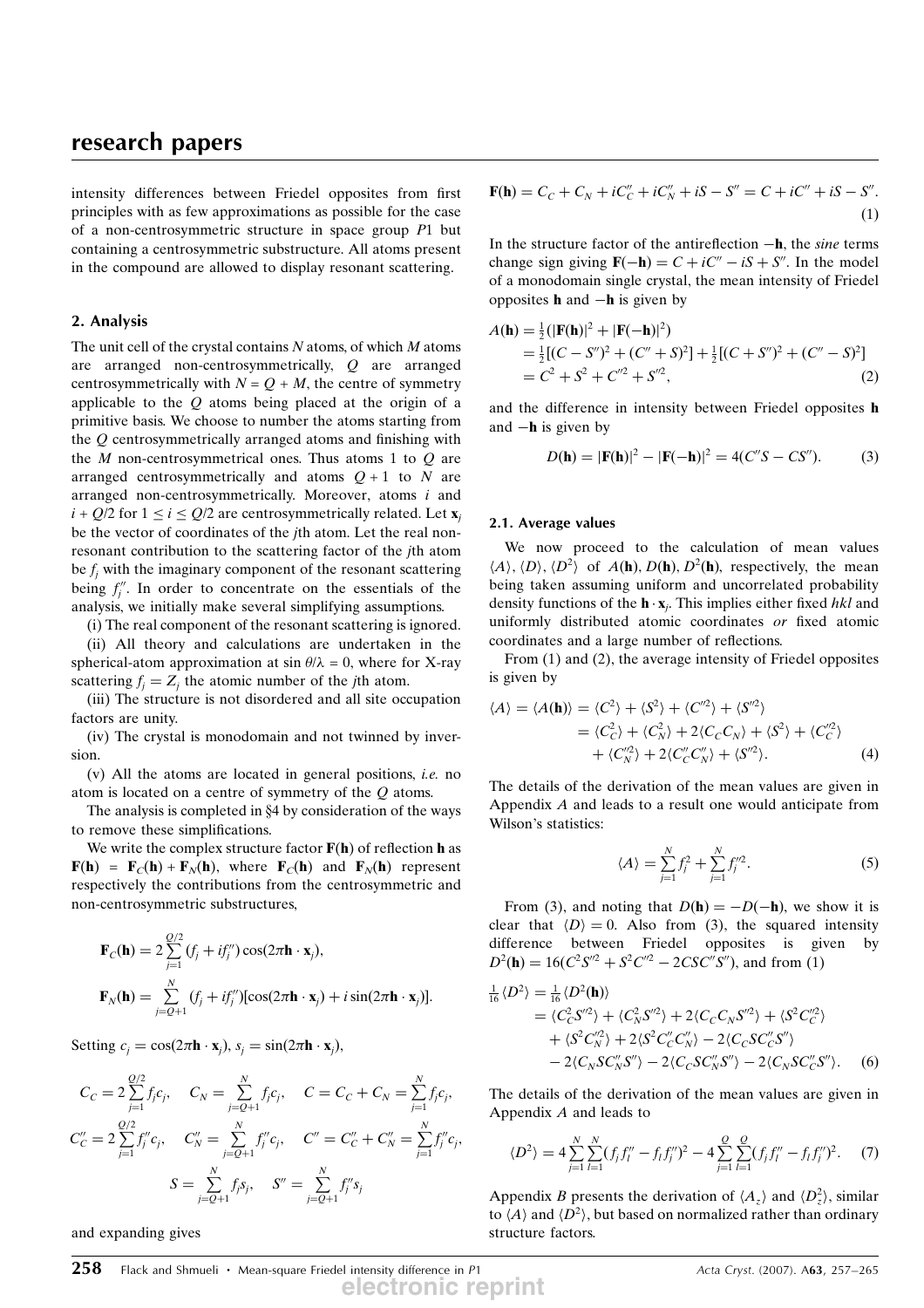### 2.2. Bijvoet intensity ratio

The formula of Girard et al. (2003) for the estimation of Friedel-difference effects resulted from a derivation of  $\langle |\Delta F| \rangle / \langle F \rangle$ . We can proceed in the same manner to obtain a value based on intensities rather than structure-factor amplitudes by using  $(5)$  and  $(7)$ :

$$
\chi = \langle D^2 \rangle^{1/2} / \langle A \rangle
$$
  
=  $2 \left[ \sum_{j=1}^N \sum_{l=1}^N (f_j f_l'' - f_l f_j'')^2 - \sum_{j=1}^Q \sum_{l=1}^Q (f_j f_l'' - f_l f_j'')^2 \right]^{1/2}$   
 $\times \left( \sum_{j=1}^N f_j^2 + \sum_{j=1}^N f_j''^2 \right)^{-1}.$  (8)

Appendix B shows that for  $\chi_z$ , based on normalized rather than ordinary structure factors,  $\chi_z = \langle D_z^2 \rangle^{1/2} = \chi$ , implying<br>that x is already correctly normalized that  $\chi$  is already correctly normalized.

## 3. Behaviour of mean-square Friedel intensity difference and Bijvoet intensity ratio

Equation (7) is the principal result of this analysis. It is an exact form of two previous approximate analyses. Flack & Bernardinelli (1999) showed that both resonant and nonresonant atoms were necessary for giving intensity differences between Friedel opposites. Further, Flack et al. (2006) undertook a preliminary analysis of the effect of a centrosymmetric substructure on Friedel differences. Equation (7) of Olczak et al. (2003), applicable to two kinds of resonant scatterer, is the only one known to us in the literature containing the all important difference factor  $(f_j f_l'' - f_l f_j'')$ .<br>Taking (7) as written, the first term corresponds to having

Taking (7) as written, the first term corresponds to having all atoms arranged non-centrosymmetrically and the second term reduces the value of  $\langle D^2 \rangle$  for those atoms which are arranged centrosymmetrically. From (7), it is clear that the largest value is obtained when all the atoms are arranged noncentrosymmetrically, *i.e.*  $M = N$ ,  $Q = 0$ , and a zero value applies when all atoms are arranged centrosymmetrically, *i.e.*  $M = 0$ ,  $Q = N$ . The form of (7) with two sums of quadratic terms ensures that a partially centrosymmetric structure will take a value of  $\langle D^2 \rangle$  intermediate between that of an entirely noncentrosymmetric structure and that of a centrosymmetric structure of the same chemical composition.

If all atoms are of the same type, *i.e.* the same chemical element, all terms  $(f_j f_l'' - f_l f_l'') = 0$  in (7) and (8), and  $\langle D^2 \rangle$  is zero in the spherical-atom approximation regardless of whether the structure is centrosymmetric or non-centrosymmetric. This corresponds to the results of McIntyre (1978), who carried out a full analysis of the Friedel intensity differences in a chiral crystal structure of elemental Se. In the case of the crystal structure of a chemical element, the form of the terms  $(f_j f_l'' - f_l f_j'')$  does not allow any diffraction contrast<br>between atoms in the intensity difference between Friedel between atoms in the intensity difference between Friedel opposites despite a large imaginary resonant-scattering contribution as in the case of Se.

## research papers

It is instructive to write the principal factors in (7) as  $(f_j f_l'' - f_l f_j'') = f_j f_l(f_l''/f_l - f_j''/f_j)$ , from which it can be seen<br>that Friedel intensity differences are conditioned by differthat Friedel intensity differences are conditioned by differences between the imaginary parts of the resonant scattering of an atom relative to their own non-resonant scattering. Thus in a very real way H atoms help to augment the difference in intensity of Friedel opposites although the imaginary component of their resonant scattering contribution is zero. As an example, let us now see how the intensity differences between Friedel opposites appear in the case of a crystal structure containing two atom types. As an example, we use the hydrocarbon decane (C<sub>10</sub>H<sub>22</sub>) studied with Cu K $\alpha$  radiation.  $10^4 \chi$  in (8) takes a value of zero if only the C atoms or only the H atoms are taken into consideration. It also takes a value of zero if all atoms are arranged centrosymmetrically. With all atoms in a non-centrosymmetric arrangement, the value of  $10^4\chi$  is 10 and it remains at 10 if either any or all of the C atoms or any or all of the H atoms are placed on a centrosymmetric substructure. In the general case of T atom types, the diffraction contrast is undiminished if any or all of the atoms of one type are arranged centrosymmetrically.

As a further example, take the case of the compound of composition  $C_5H_{11}Cl_2NO_2PtS$  whose CSD refcode is OCARAL (Llorca et al., 2001). This was one of those pseudocentrosymmetric structures used in the study of Flack et al. (2006) on centrosymmetric and pseudo-centrosymmetric structures refined as being non-centrosymmetric. Its crystal structure was determined to be in space group  $P1$  with  $Z = 2$ and gave a PLATON (Spek, 2003) fit parameter for space group  $P\bar{1}$  of 100% (see Flack *et al.*, 2006, for details). The structure was deemed to be non-centrosymmetric on account of the proven enantiopurity of the bulk compound, there being just one chiral C centre in the molecule. The value of  $10<sup>4</sup>$ <sub>X</sub> with all atoms being arranged non-centrosymmetrically is 1054. Although the molecule has no symmetry of its own, in the crystal structure two molecules are arranged approximately centrosymmetrically. On taking a worst-case situation that all atoms apart from the chiral C atoms in the two molecules of the asymmetric unit are arranged centrosymmetrically, the value of  $10^4 \chi$  drops to 193. This is a considerable reduction but nevertheless  $10^4 \chi$  is still appreciable. On carrying out the superposition of one molecule of the asymmetric unit with the inverted image of the other, a more reasonable approximation to the number of noncentrosymmetric atoms is  $C_2H_7$  giving  $10^4\chi = 286$  or  $C_2H_7N$ giving  $10^4 \chi = 364$ . Another approach to the symmetry of OCARAL could be intensity statistics. Wilson's (1949) statistics would most probably indicate that OCARAL is non-centrosymmetric (e.g. the experimental fourth moment of  $|E|$  would be closer to 2 than to 3). However, the presence of the outstandingly heavy Pt atom would invalidate this statistic (e.g. Shmueli & Wilson, 1981) and it is interesting to find out if the exact symmetry- and composition-dependent probability density functions (p.d.f.s) of  $|E|$  (Shmueli *et al.*, 1984) would show the correct symmetry. There is a related example in the latter reference which supports such an application.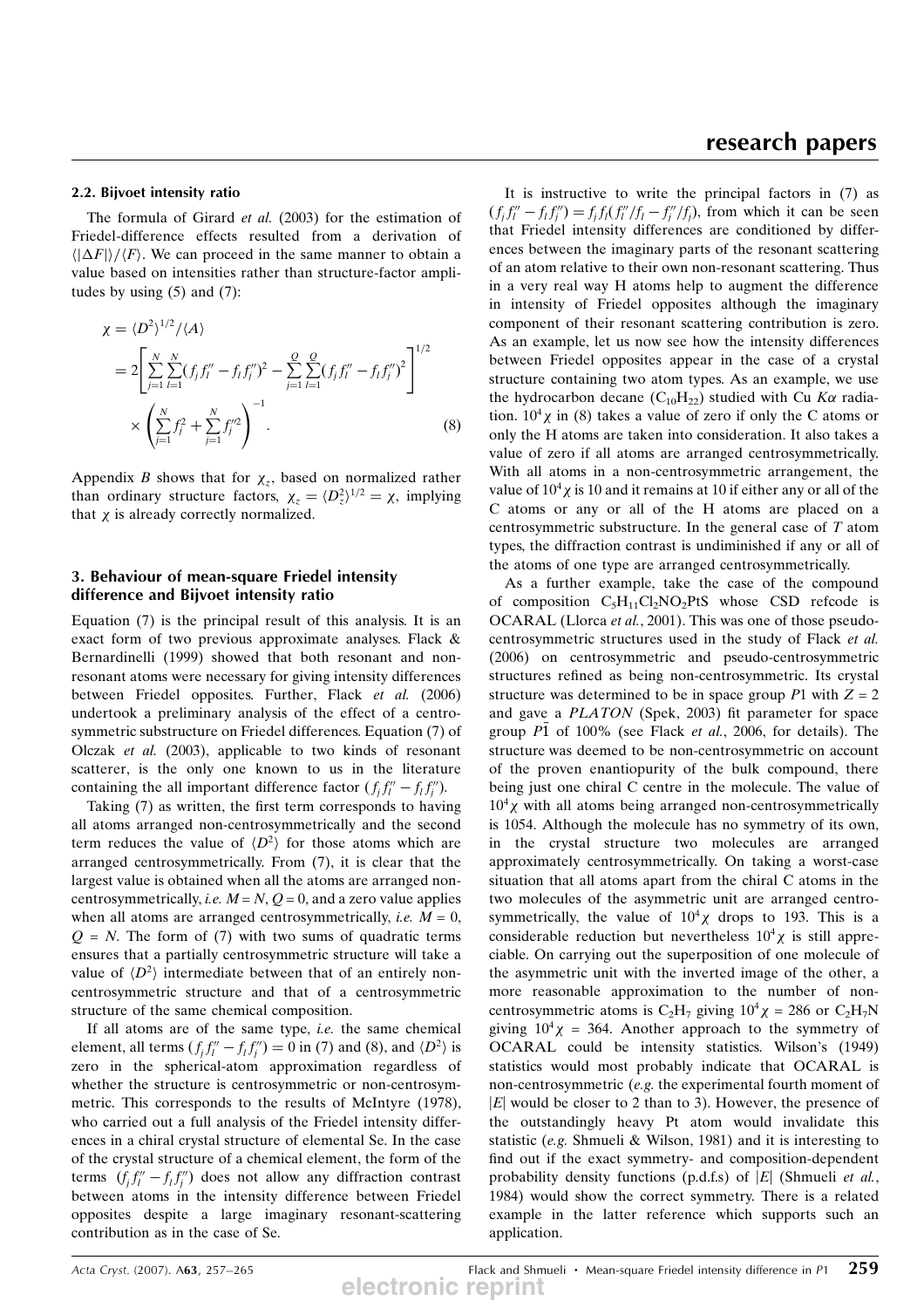## 4. Further analysis

We now return to the extension of  $(7)$  in terms of atom types, and to allow for the real component of resonant scattering, for the variation of scattering factors with  $\sin \theta / \lambda$ , for isotropic atomic displacement parameters, for atomic site occupation parameters, for crystals twinned by inversion and for atoms occupying special positions.

### 4.1. Mean-square Friedel intensity difference in terms of atom types

Equation (7) for  $\langle D^2 \rangle$  is given in terms of sums over the individual atoms whereas sums over atom types (chemical elements) would provide a useful simplification. So suppose that  $N_j^a$  is the total number of atoms of type j,  $Q_j^a$  is the number of centrosymmetrically arranged atoms of type  $j$  and  $T$  is the number of atom types in the structure. By substitution in (7),

$$
\langle D^2 \rangle = 4 \sum_{j=1}^T \sum_{l=1}^T N_j^a N_l^a (f_j f_l'' - f_l f_j'')^2
$$

$$
- 4 \sum_{j=1}^T \sum_{l=1}^T Q_j^a Q_l^a (f_j f_l'' - f_l f_j'')^2. \tag{9}
$$

On expanding the quadratic terms in (9) and rearranging, one obtains

$$
\langle D^2 \rangle = 4 \sum_{j=1}^T Y_j - 4 \sum_{j=1}^T V_j;
$$
  
\n
$$
Y_j = (N_j^a f_j^2) \sum_{l=1}^T N_l^a f_l'^2
$$
  
\n
$$
- 2(N_j^a f_j f_j'') \sum_{l=1}^T N_l^a f_l f_l'' + (N_j^a f_j'^2) \sum_{l=1}^T N_l^a f_l^2;
$$
  
\n
$$
V_j = (Q_j^a f_j^2) \sum_{l=1}^T Q_l^a f_l''^2
$$
  
\n
$$
- 2(Q_j^a f_j f_j'') \sum_{l=1}^T Q_l^a f_l f_l'' + (Q_j^a f_j'^2) \sum_{l=1}^T Q_l^a f_l^2.
$$
 (10)

#### 4.2. Real component of resonant scattering

Equations (7) and (8) may be readily adapted to make allowance for the effect of  $f'$  the real part of the resonantscattering contribution. This is achieved by replacing  $f_i$  by  $(f_j + f'_j)$ . In general, f' is negative and only a few percent of f,<br>so the terms (f f'' – f f'') in (7) and (8) will diminish someso the terms  $(f_j f_l'' - f_l f_j'')$  in (7) and (8) will diminish some-<br>what when f' is included as will the denominator in (8) what when  $f'$  is included, as will the denominator in (8).

#### 4.3. Dependence of scattering factors on sin  $\theta/\lambda$

The real and imaginary components of the resonant scattering, f' and f'', are independent of sin  $\theta/\lambda$  whereas the non-resonant atomic scattering factors are monotonically decreasing functions of sin  $\theta/\lambda$ . A crude approximation to the non-resonant atomic scattering factors is to take  $f_i =$  $Z_jG(\sin \theta/\lambda)$ , where G is a monotonically decreasing function of sin  $\theta/\lambda$  having  $G(0) = 1$ , *i.e.* all atomic scattering factors have the same shape but with values scaled to the atomic number of the chemical element. Inspection of (8) shows that  $\chi$  varies approximately as 1/G. Consequently, a general trend is for a monotonic increase in  $\chi$  as sin  $\theta/\lambda$  increases. For practical considerations on many of these points, the reader is referred to Dauter (2006).

It is of course not difficult to take explicit account of the  $\sin \theta/\lambda$  variation of the non-resonant atomic scattering factors by using either a five-term or a seven-term parametric representation and evaluating  $\chi$  at a series of values of sin  $\theta/\lambda$ . If available, Debye–Waller factors could also be included as described in §4.4 as these also have a contribution which varies with sin  $\theta/\lambda$ . For  $\langle D_z^2 \rangle$  and  $\chi_z$ , similar to  $\langle D^2 \rangle$  and  $\chi$  but based<br>on normalized rather than ordinary structure factors on normalized rather than ordinary structure factors, Appendix B shows that  $\chi_z = \langle D_z^2 \rangle^{1/2} = \chi$ . Clearly these three<br>functions depend more weakly on  $\sin \theta/2$  than does  $\langle D^2 \rangle$ functions depend more weakly on  $\sin \theta / \lambda$  than does  $\langle D^2 \rangle$ .

#### 4.4. Isotropic atomic displacements

In the approximation of an overall isotropic atomic displacement parameter, a Debye–Waller factor  $t =$  $\exp\{-8\pi^2 U \sin^2\theta/\lambda^2\}$  premultiplies every  $f_j$  and  $f''_j$  and t cancels<br>out in the expression for x in (8). Consequently, an overall out in the expression for  $\chi$  in (8). Consequently, an overall isotropic atomic displacement has no effect on the variation of  $\chi$  with sin  $\theta/\lambda$ .

One may also allow for individual isotropic atomic displacements without difficulty. To achieve this it is sufficient in (7) and (8) to replace each  $f_j$  and  $f''_j$  by  $t_j f_j$  and  $t_j f''_j$ , respectively, where  $t_j = \exp\{-8\pi^2 U_j \sin^2 \theta / \lambda^2\}$  is the individual<br>Debye–Waller factor and U, is the isotropic atomic displace-Debye–Waller factor and  $U_j$  is the isotropic atomic displacement parameter for the jth atom. If this substitution is carried out in (7) and (8), each factor  $(f_j f_l'' - f_l f_j'')$  becomes<br>t t ( f f'' – f f'') So although the contrast factor ( f f'' – f f'') is  $t_j t_l (f_j f_l'' - f_l f_j'')$ . So although the contrast factor  $(f_j f_l'' - f_l f_j'')$  is unaffected by isotropic atomic displacement parameters the unaffected by isotropic atomic displacement parameters, the prefactor  $t_j t_l$  allows the contribution of certain pairs of atoms to be modified. As heavy atoms tend to have smaller atomic displacement parameters than light atoms, their contribution to the contrast terms in (7) and (8) is upweighted with respect to the light atoms. As before, the effect will be greatest at larger values of sin  $\theta/\lambda$ . This analysis is in agreement with those of Dauter (2006) and Shen et al. (2003).

#### 4.5. Atomic site occupation parameters

In like manner to the analysis of atomic displacement parameters, the effect of atomic site occupation parameters may be taken into account in (7) and (8) by replacing each  $f_j$  and  $f''_j$  by  $p_j f_j$  and  $p_j f''_j$ , respectively, where  $p_j$  is the site occupation parameter for the jth atom. So with this substitution carried out, the first term in equation (7)  $\langle D^2 \rangle_1 = 4 \sum_{j=1}^N \sum_{l=1}^N \int_{l=1}^N (f_j f_l'' - f_l f_j'')^2$  becomes  $\langle D^2 \rangle_1 = 4 \sum_{j=1}^N \sum_{l=1}^N p_j^2 \int_1^2 (f_j f_l'' - f_l f_j'')^2$ . It is thus easy to see that the contribution to  $\langle D^2 \rangle$  of sites with partial atomic occupa contribution to  $\langle D^2 \rangle$  of sites with partial atomic occupation is<br>diminished with respect to full occupation of the site. As in diminished with respect to full occupation of the site. As in §4.1, it is of particular interest to express  $\langle D^2 \rangle$  in terms of atom types in order to understand how arranging the same total number of atoms of each type over sites with partial occupation modifies (7) and (8). As in §4.1, let  $N_f^a$  be the total number<br>of atoms of type *i* and *T* be the number of atom types in the of atoms of type  $j$  and  $T$  be the number of atom types in the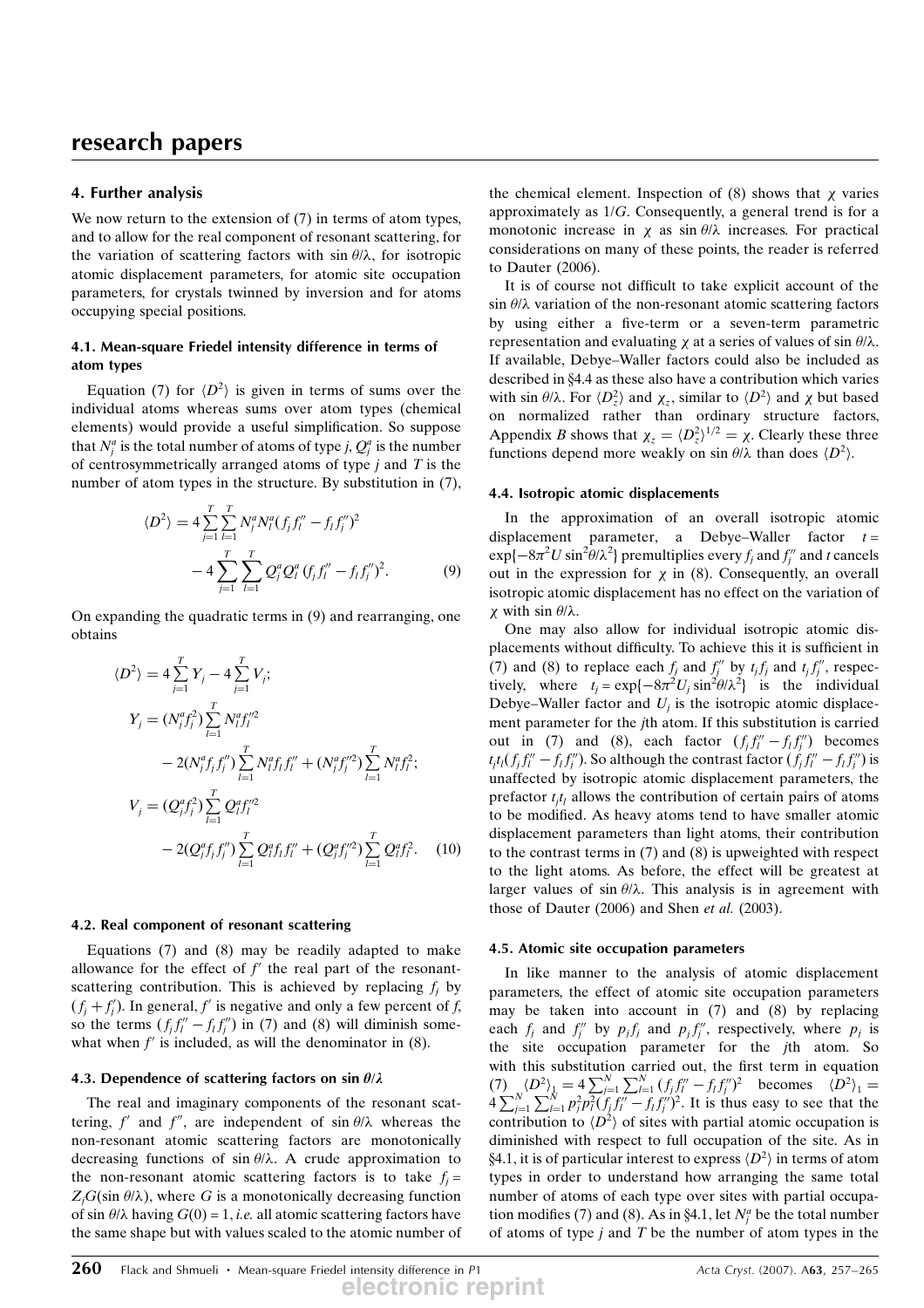structure. We also need to define  $N_j^s$  as the total number of sites occupied by atoms of type j and double index the atomic site occupation parameters so  $p_{ij}$  refers to site  $j = 1, \ldots, N_i^s$ <br>occupied by an atom of type  $i - 1$   $T$ . It follows that  $\sum_{j=1}^{N_i^c} p_{ij} = N_i^a$  and in the expression for  $\langle D^2 \rangle_1$  each sum over occupied by an atom of type  $i = 1, \ldots, T$ . It follows that all atomic sites  $\sum_{j=1}^{N}$  may be replaced by the double summation over atom types and sites of each atom type,  $\sum_{i=1}^{T} \sum_{j=1}^{N_i^s}$ . Substitution and rearrangement leads to

$$
\langle D^2 \rangle_1 = 4 \sum_{j=1}^T \sum_{l=1}^T N_j^a N_l^a (f_j f_l'' - f_l f_l'')^2 \sum_{i=1}^{N_j^s} \frac{p_{ji}^2}{N_j^a} \sum_{k=1}^{N_l^s} \frac{p_{lk}^2}{N_l^a}.
$$

Let us examine one of the two factors like  $\sum_{i=1}^{N_j^s} p_{ji}^2/N_j^a$ <br>remembering that  $\sum_{i=1}^{N_j^s} p_{ji} = N_j^a$ . The best case occurs when<br>all sites of atom type *i* are fully occuried giving  $n = 1$  for all sites of atom type *j* are fully occupied giving  $p_{ji} = 1$  for  $i - 1$   $N^s$   $N^s - N^a$  and  $\sum_{j=1}^{N^s} (n^2/N^a) - 1$  Clearly if all i = 1, ...,  $N_j^s$ ,  $N_j^s = N_j^a$  and  $\sum_{i=1}^{N_j} (p_{ji}^2/N_j^a) = 1$ . Clearly, if all atomic sites of all atomic types are fully occupied, the same atomic sites of all atomic types are fully occupied, the same result is obtained for  $\langle D^2 \rangle_1$  and by extension for  $\langle D^2 \rangle$  as in  $84.1$  It is possible to show that the worst case occurs for x4.1. It is possible to show that the worst case occurs for  $N_j^s > N_j^a$  when all sites of atom type  $j_{N^s}$  are equally occupied with  $p_{ji} = N_i^a/N_j^s$  for  $i = 1, ..., N_j^s$  so  $\sum_{i=1}^{N_j^s} p_{ji}^2/N_j^a = N_j^a/N_j^s$ ,

$$
\langle D^2 \rangle = 4 \sum_{j=1}^T \sum_{l=1}^T \left( \frac{N_j^a}{N_j^s} \right) \left( \frac{N_l^a}{N_l^s} \right) N_j^a N_l^a (f_j f_l'' - f_l f_j'')^2 - 4 \sum_{j=1}^T \sum_{l=1}^T \left( \frac{Q_j^a}{Q_j^s} \right) \left( \frac{Q_l^a}{Q_l^s} \right) Q_j^a Q_l^a (f_j f_l'' - f_l f_j'')^2.
$$

In fact, the latter equation covers both the best case when  $N_j^s = N_j^a$  and the worst case which can be calculated as in §4.1<br>by diminishing  $N^a$  by a factor  $N^a/N^s < 1$  and likewise for Q by diminishing  $N_j^a$  by a factor  $N_j^a/N_j^s < 1$  and likewise for Q. Such a reduction of the mean-square Friedel intensity difference resulting from disorder in atomic positions is in agreement with the observations of Olczak et al. (2003, 2007).

#### 4.6. Crystal twinned by inversion

In a crystal twinned by inversion, the intensities of the reflection **h** and its Friedel opposite  $-h$  are given by  $I(\mathbf{h}) = (1-x)|\mathbf{F}(\mathbf{h})|^2 + x|\mathbf{F}(\mathbf{-h})|^2$  and  $I(\mathbf{-h}) = x|\mathbf{F}(\mathbf{h})|^2 +$  $(1-x)|\mathbf{F}(-\mathbf{h})|^2$ . So the average intensity of a pair of Friedel opposites  $A(\mathbf{h}) = \frac{1}{4}I(\mathbf{h}) + \frac{1}{4}I(-\mathbf{h}) = \frac{1}{4}[\mathbf{F}(\mathbf{h})]^2 + [\mathbf{F}(-\mathbf{h})]^2]$  is opposites  $A(\mathbf{h}) = \frac{1}{2}I(\mathbf{h}) + \frac{1}{2}I(-\mathbf{h}) = \frac{1}{2}[\mathbf{F}(\mathbf{h})]^2 + |\mathbf{F}(-\mathbf{h})|^2$ opposites  $A(\mathbf{h}) = \frac{1}{2}I(\mathbf{h}) + \frac{1}{2}I(-\mathbf{h}) = \frac{1}{2}[\mathbf{F}(\mathbf{h})]^2 + |\mathbf{F}(-\mathbf{h})|^2]$  is unchanged from that of the untwinned crystal given by (2). However, for the Friedel difference  $D(h) = I(h) - I(-h) =$  $(1 - 2x)$ [ $|\mathbf{F}(\mathbf{h})|^2 - |\mathbf{F}(\mathbf{h})|^2$ ], a prefactor  $(1 - 2x)$  multiplies the value of an untwinned crystal given by (3). As  $0 \le x \le 1$ ,  $|1 - 2x|$  takes its largest value of unity when  $x = 0$  or  $x = 1$  for an untwinned crystal. The corresponding values of  $\langle D^2 \rangle$  and  $\chi$ are given by (7) and (8), respectively, for the untwinned crystal.  $|1 - 2x|$  takes its smallest value of zero when  $x = 0.5$  for a crystal composed of equal amounts of the two domain states which are inversion images one of another. The corresponding values of  $\langle D^2 \rangle$  and  $\chi$  are also zero, confirming that a crystal<br>twinned by inversion in the ratio 50.50 shows no difference in twinned by inversion in the ratio 50:50 shows no difference in intensity between Friedel opposites.

### 4.7. Atoms in special positions

The analysis in the following subsections proves that no modification of (7) and any equation resulting from it is necessary to allow atoms to occupy special positions in the current model. Although there are no special positions in space group  $P1$ , its centrosymmetric supergroup  $P1$  on a primitive basis with a centre of symmetry at the origin has only centres of symmetry as special positions with coordinates  $m/2$ ,  $n/2$ ,  $p/2$ , where m, n and p are integers,  $0 \le m, n, p \le 1$ . As the coordinates of these special positions are fixed, the calculation of the average values of  $c_i$  and its powers is taken over reflection indices **h**. Here,  $c_i = \cos(2\pi \mathbf{h} \cdot \mathbf{x}_i)$ <br> $\cos(\pi(\mathbf{h} \cdot \mathbf{n} + \mathbf{h} \cdot \mathbf{n}) - 1$  the sign depending on  $\cos{\pi(hm_i + kn_i + lp_i)} = \pm 1$ , the sign depending on the<br>parity of  $hm + kn + ln$  Consequently  $c^2 - 1$   $(c^2) - 1$ parity of  $hm_i + kn_i + lp_i$ . Consequently,  $c_i^2 = 1$ ,  $\langle c_i^2 \rangle = 1$ ,<br>whereas  $c \cdot c_i = +1$  i  $\neq i$  the sign changing regularly as h k l whereas  $c_i c_j = \pm 1$ ,  $i \neq j$ , the sign changing regularly as h, k, l are increased by unity, implying that  $\langle c_i c_j \rangle \approx 0, i \neq j$ . The definitions of M N and O as given in 82 are unchanged but we definitions of M, N and Q as given in  $\S2$  are unchanged but we also define W to be the number of atoms in the unit cell sitting on special positions of site symmetry  $\bar{1}$  and these W atoms are put at the end of the list of centrosymmetrically arranged atoms. Thus, atoms 1 to  $O$  are arranged centrosymmetrically, of which atoms 1 to  $Q - W$  are atoms arranged centrosymmetrically in pairs,  $Q - W + 1$  to Q are atoms located on the centres of symmetry and atoms  $Q + 1$  to N are arranged noncentrosymmetrically. We are of course aware of the fact that in this case setting  $\langle c_i c_j \rangle \approx 0$ ,  $i \neq j$ , is possibly a serious<br>approximation because of the strong rational dependence of approximation because of the strong rational dependence of the coordinates of the centres of symmetry. However, this seems to be the closest attainable description of  $\langle D^2 \rangle$  in the presence of atoms in the above special positions. On the other presence of atoms in the above special positions. On the other hand, the average  $\langle c_j^2 \rangle = 1$  is correct and in addition the important case of a single centre of symmetry being occupied important case of a single centre of symmetry being occupied does not involve any approximation. We look forward to a confrontation of the result to be presented with experiment or, at least, with a simulation.

4.7.1. Average Friedel intensity with special positions. This subsection needs to be understood as an adjunct to Appendix A to take account of atoms in special positions. From Appendix A, the only terms in the expression for  $\langle A \rangle$  in (4) that are affected by atoms in special positions are  $\langle C_C^2 \rangle$ (4) that are arected by atoms in special positions are  $\langle C_C \rangle$  and  $\langle C_C^{\prime 2} \rangle$ . Allowing for the special positions  $C_C = 2 \sum_{j=1}^{\frac{(Q-W)}{2}} f_j c_j + \sum_{j=Q-W+1}^Q f_j c_j \equiv C_{C_g} + C_{Cs}$ , where  $C_{C_g}$  is the contribution of the ge special ones, we have

$$
\langle C_C^2 \rangle = \langle C_{Cg}^2 \rangle + \langle C_{Cs}^2 \rangle + 2 \langle C_{Cg} C_{Cs} \rangle
$$
  
=  $4 \sum_{j=1}^{(Q-W)/2} \sum_{k=1}^{(Q-W)/2} f_j f_k \langle c_j c_k \rangle + \sum_{j=Q-W+1}^{Q} \sum_{k=Q-W+1}^{Q} f_j f_k \langle c_j c_k \rangle$   
+  $4 \sum_{j=1}^{(Q-W)/2} \sum_{k=Q-W+1}^{Q} f_j f_k \langle c_j c_k \rangle$ .

For the first double summation in  $\langle C_C^2 \rangle$ ,  $\langle C_f^2 \rangle = \frac{1}{2}$  and  $\langle c_f c_k \rangle = 0$ ,  $i \neq k$ . for the second double summation in  $\langle C^2 \rangle$ .  $j \neq k$ ; for the second double summation in  $\langle C_c^2 \rangle$ ,  $(c^2)$  = (+1)<sup>2</sup> = 1 and  $\langle c \rangle$   $\approx 0$ ,  $i \neq k$ ; the third term in  $\langle C_c^2 \rangle$ .  $\langle c_i^2 \rangle = (\pm 1)^2 = 1$  and  $\langle c_j c_k \rangle \approx 0$ ,  $j \neq k$ ; the third term in  $\langle c_i^2 \rangle$ <br>vanishes since *i* never equals k and  $\langle c_i \rangle = \langle c_i \rangle \langle c_i \rangle = 0$ . vanishes since j never equals k, and  $\langle c_j c_k \rangle = \langle c_j \rangle \langle c_k \rangle = 0$ . We<br>thus have  $\langle C^2 \rangle \approx 2 \sum (Q-W)/2 f^2 + \sum Q f^2 = \sum Q f^2$  so thus have  $\langle C_C^2 \rangle \approx 2 \sum_{j=1}^{(Q-W)/2} f_j^2 + \sum_{j=Q-W+1}^{Q} f_j^2 = \sum_{j=1}^{Q} f_j^2$ , so

Acta Cryst. (2007). A63, 257–265 **Flack and Shmueli · Mean-square Friedel intensity difference in P1**  $261$ **electronic reprint**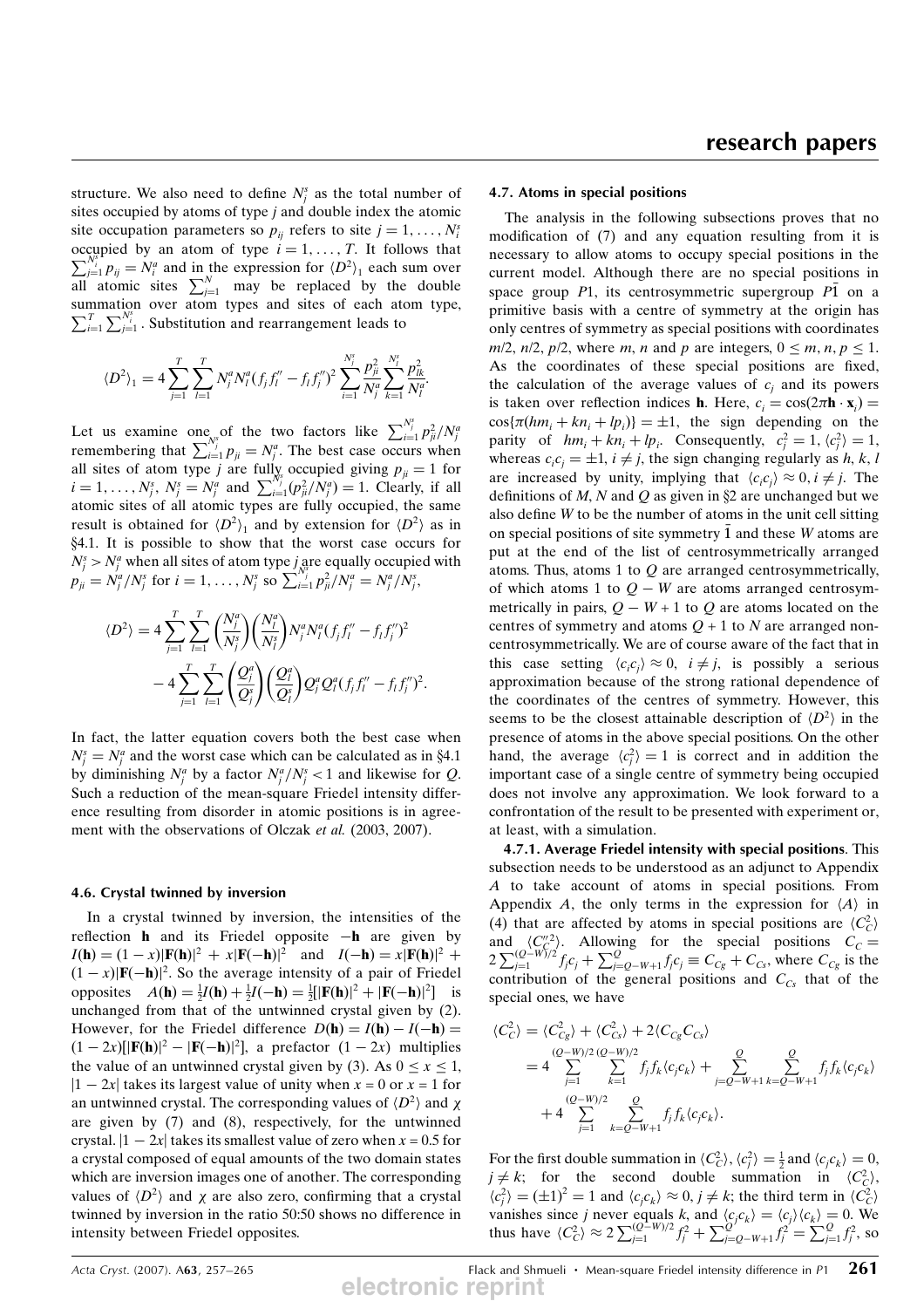$\langle C_C^2 \rangle$ , and by comparison  $\langle C_C^2 \rangle$ , are unchanged from the analysis of Appendix 4. Hence, we obtain  $\langle A \rangle \approx$ analysis of Appendix A. Hence we obtain  $\langle A \rangle \approx$ analysis of Appendix *A*. Hence we obtain  $\langle A \rangle \approx \sum_{i=1}^{N} f_i^2 + \sum_{i=1}^{N} f_i^{\prime\prime 2}$  even if there are *W* atoms located on the  $\sum_{j=1}^{N} f_j^2 + \sum_{j=1}^{N} f_j^{n/2}$  even if there are W atoms located on the equal positions the only very slight modification from special positions, the only very slight modification from Appendix A being the replacement of the equality by an approximate equality.

4.7.2. Mean-square Friedel intensity difference with special positions. This subsection needs to be understood as an adjunct to Appendix A to take account of atoms in special positions. One writes (6) as

$$
\langle D^2 \rangle / 16 = \langle C_C^2 \rangle \langle S^{\prime \prime 2} \rangle + \langle C_N^2 S^{\prime \prime 2} \rangle + \langle S^2 \rangle \langle C_C^{\prime \prime 2} \rangle + \langle S^2 C_N^{\prime \prime 2} \rangle - 2 \langle C_C C_C^{\prime \prime} \rangle \langle S S^{\prime \prime} \rangle - 2 \langle C_N S C_N^{\prime \prime} S^{\prime \prime} \rangle,
$$

in which the only averages that can be affected by atoms in special positions are those containing  $\langle C_C^2 \rangle$ ,  $\langle C_C^{\prime 2} \rangle$  and  $\langle C_C C_C^{\prime \prime} \rangle$ .<br>We have already shown in 84.7.1 that  $\langle C^2 \rangle$  and by inspection. We have already shown in §4.7.1 that  $\langle C_C^2 \rangle$  and, by inspection,  $\langle C'^{2} \rangle$  are approximately unchanged by the presence of atoms  $\langle C_C^{\prime\prime} \rangle$  are approximately unchanged by the presence of atoms<br>occupying special positions By inspection it is also clear that occupying special positions. By inspection it is also clear that  $\langle C_C C_C'' \rangle$  is unmodified as the averaging in the above three<br>quantities takes place only over the trigonometric terms and is quantities takes place only over the trigonometric terms, and is unaffected by the particular scattering-factor components concerned. All in all,  $\langle D^2 \rangle$  is approximately unchanged by the presence of atoms in special positions.

## 5. Weak reflections

In resolving centrosymmetric–non-centrosymmetric ambiguities in the determination of a crystal structure, Marsh (1981) has argued forcibly concerning the importance of retaining weak reflections. In this he follows the more general opinion of Hirshfeld & Rabinovich (1973) on the cosmetic effect of ignoring weak reflections and the introduction of systematic errors or bias into structural parameters. An interesting modern experimental demonstration that weak reflections are indeed critical in such circumstances is to be found in the work of Walker et al. (1999). In the latter, the crystal structure of emycin E was known to be non-centrosymmetric since the compound was a mixture of two epimers having the same chirality at C(3) and opposite chirality at C(12), but which was nevertheless very close indeed to being centrosymmetric. Walker et al. (1999) noted that refinement in a centrosymmetric space group led to the observed intensities of the weak reflections being systematically larger than the corresponding model intensities whereas this was not the case for refinement in the correct non-centrosymmetric space group. If weak reflections are so important in resolving centrosymmetric–non-centrosymmetric ambiguities, it is tempting to imagine that they might also be critical in choosing a subset of reflections that have maximal Friedel intensity differences. However, we know of no report in the literature suggesting that weak reflections are of particular importance in obtaining significant Friedel differences. Consequently, we analyse the two cases to understand better their similarities and differences.

Following Marsh (1981), the appropriate intensity difference to calculate for reflection h of a pseudo-centrosymmetric structure is that between the intensity corresponding to the electron density  $\rho(\mathbf{r})$  of the whole unit-cell contents and that corresponding to the centrosymmetric component of the real electron density,  $\rho_c(\mathbf{r}) = \frac{1}{2} [\rho(\mathbf{r}) + \rho(-\mathbf{r})]$ , for an inversion point<br>at the origin. We shall call this a Marsh difference intensity at the origin. We shall call this a Marsh difference intensity denoted by  $M(h)$ . Using the notation and results of  $\S2$ , the structure factor  $F(h)$  of reflection h corresponding to the electron density  $\rho(\mathbf{r})$  is  $\mathbf{F}(\mathbf{h}) = C + iC'' + iS - S''$  and its component corresponding to  $\rho_c(\mathbf{r})$  is  $\Phi(\mathbf{h}) = C + iC''$ . For the corresponding intensities, we set  $M(\mathbf{h}) = A(\mathbf{h}) - |\Phi(\mathbf{h})|^2 =$  $S^2 + S^{\prime\prime 2}$ . Examination of this equation shows that there is no functional relationship between  $M(h)$  and  $A(h)$  but that the Marsh difference intensity is always positive or zero, within the limits  $0 \le M(\mathbf{h}) \le A(\mathbf{h})$  or  $0 \le M(\mathbf{h})/A(\mathbf{h}) \le 1$ , as confirmed by Walker et al. (1999) for the weak reflections in emycin E. For a pseudo-centrosymmetric structure,  $M(h)$  will in general be small, so it is likely to be of the same magnitude for a weak reflection as for a strong reflection and the largest values of  $M(h)/A(h)$  occur for weak reflections. By way of comparison, we find from  $\S2$  that the Friedel intensity difference  $D(h) = 4(C''S - CS'')$  with  $\langle D \rangle = 0$ . Again, for  $D(h)$ , there is no functional relationship between  $D(h)$  and  $A(h)$ , but  $D(h)$  may be positive or negative within the limits  $-2A(h) \le D(h) \le +2A(h)$  or  $-1 \le D(h)/2A(h) \le +1$ .  $D(h)$ is in general small [like  $M(h)$  for a pseudo-centrosymmetric structure] and  $D(h)/2A(h)$  is largest for weak reflections. The important difference between  $M(h)$  and  $D(h)$  is that the former is zero or positive whereas the latter may take both positive and negative values with a mean value of zero.

It seems to be commonly accepted that the importance of weak reflections in centrosymmetric–non-centrosymmetric ambiguities is due to  $M(h)/A(h)$  being largest for weak reflections. In this respect, we need to make two comments. Firstly,  $M(h)/A(h)$  is large for weak reflections not because  $M(h)$  is large but because  $A(h)$  is small. Secondly, in the calculation of normalized structure factors (for intensity statistical tests and direct methods of structure solution) and least-squares refinement of structural parameters, one uses intensities as such and not relative to some average or expected value. The paper of McCandlish et al. (1975) on the statistics of derived intensities is of the utmost importance in this respect. They showed that the need to bring data to a common scale engenders a relative dependence on the uncertainties or systematic errors in the data with respect to the value of the datum.

So it seems to us that the most plausible explanation for the importance of weak reflections in resolving centrosymmetric– non-centrosymmetric ambiguities runs as follows.  $M(h)$  is always positive and, for both the calculation of  $E(h)$  and the least-squares refinement of structural parameters, a scale factor is used to bring the observed and model intensities to the same scale. The strong/medium reflections will dominate the determination of the scale factor because they are measured more accurately and because residuals between observed and model values tend to be proportional to the observed value. Consequently, the value obtained for the scale factor is biased because  $M(h)$  is always positive. This bias in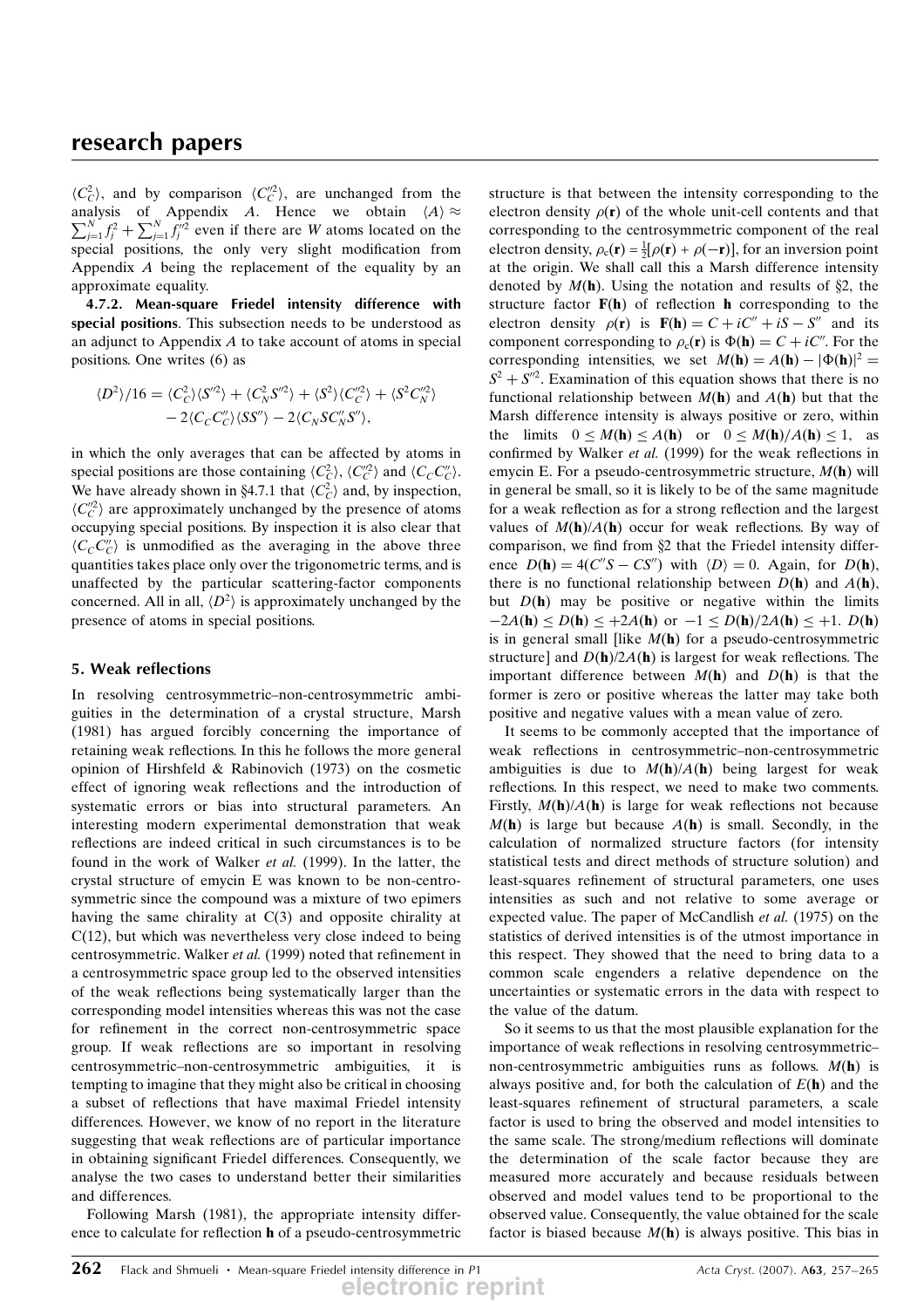the scale factor leads to residuals on the strong/medium reflections having a mean of zero, *i.e.* part of the effect of  $M(h)$ is absorbed into the biased scale factor. However, for the weak reflections this is not the case because the bias in the scale factor only produces a small effect proportional to the intensity of the weak reflection, i.e. next to none of the contribution of  $M(h)$  to a weak reflection is lost by a biased scale factor. Consequently, weak reflections remain the key to resolving centrosymmetric–non-centrosymmetric ambiguities even in the presence of a biased scale factor.

On the other hand, for Friedel differences,  $\langle D(\mathbf{h})\rangle$  is zero and consequently there is no mechanism for producing a biased scale factor. Consequently, weak reflections have no particular importance in choosing reflections with a significant Friedel intensity difference.

The problem of weak reflections can also be regarded from the point of view of intensity statistics. Briefly, if Wilson's (1949) p.d.f.s are applicable and the structure is centrosymmetric, the p.d.f. is a simple Gaussian and the greatest probabilities of occurrence are assigned to weak reflections. If the exact p.d.f. is used, there is still a finite probability assigned to the weak reflections. If, however, weak reflections are omitted, the p.d.f. – whether asymptotic (Wilson, 1949) or exact (Shmueli et al., 1984) – is distorted towards appearing more acentric and indicates a nearly or completely non-centrosymmetric structure. The not infrequent omission of intensities smaller than 3 standard uncertainties may be a source of such problems.

#### 6. Software

A spreadsheet application<sup>1</sup> has been written for Microsoft Excel<sup>®</sup> 2003 running under Microsoft Windows  $XP^@$ . Using (10), the spreadsheet calculates the value of  $10^4 \chi$  for the two cases of all atoms arranged non-centrosymmetrically, labelled Friedif, and allowing for the centrosymmetric substructure, labelled Friedif-centro. The real part of the resonant atomic scattering factor and atomic displacement parameters are not taken into account. The spreadsheet also calculates the molecular mass and  $10^4 \langle |\Delta F| \rangle / \langle F \rangle$  of Girard *et al.* (2003)<br>labelled *Rescot* The calculation is undertaken for the wavelabelled Rescat. The calculation is undertaken for the wavelengths of Cu K $\alpha$  and Mo K $\alpha$  using values of f<sup>th</sup> given by Creagh (2004). The user has to enter the total elemental composition of the compound in the form of its stoichiometry and optionally the elemental composition of the centrosymmetric substructure.

### 7. Concluding remarks

An important and essential feature concerning the difference in intensity between Friedel opposites as displayed by (7) is that the effect is one of contrast. One needs both atoms with significant resonant scattering and atoms with a small resonant effect to produce the largest measurable effects. Another surprising result from (7) concerns arrangements of atoms that do not affect the differences between Friedel opposites. Noncentrosymmetric crystal structures of chemical elements produce no difference in intensity between Friedel opposites. In like manner, a centrosymmetric arrangement of identical resonant scatterers in an otherwise non-centrosymmetric structure does not diminish the mean-square Friedel intensity difference.

In §5, we have confirmed the underlying theoretical soundness of Marsh's demonstration of the importance of weak reflections in resolving centrosymmetric–non-centrosymmetric ambiguities and the mechanism by which their model intensities are biased. Moreover, Walker et al. (1999) have provided convincing experimental confirmation of this effect. From this and other work, we judge that it would be opportune for publications of crystal structures solved as being centrosymmetric to contain statistics on weak reflections such as those presented by Walker *et al.* (1999). If these statistics show a marked tendency for the observed intensities of weak reflections to be larger than the model ones, the structure may in fact be non-centrosymmetric. A typical example would be that of a structure, solved as being centrosymmetric and composed of a racemate, perhaps disordered, which is in fact a non-centrosymmetric chiral crystal structure of an enantiopure compound, probably ordered. Physicochemical characterization of the 'racemate' in the bulk and in the single crystal used for the diffraction experiment provides additional evidence as to the real state of the crystal structure.

The application of (7) and (8) to the prediction of the value of the standard uncertainty of the Flack parameter, as in Flack et al. (2006), is under way.

## APPENDIX A Derivation of the average intensity and mean-square difference intensity of Friedel opposites

Following the definitions in  $\S2$ , we shall first derive the average intensity of Friedel opposites. The starting equation is

$$
\langle A \rangle = \langle C^2 \rangle + \langle C''^2 \rangle + \langle S^2 \rangle + \langle S''^2 \rangle
$$
  
= \langle C\_C^2 \rangle + \langle C\_N^2 \rangle + 2 \langle C\_C C\_N \rangle + \langle C\_C''^2 \rangle + \langle C\_N''^2 \rangle  
+ 2 \langle C\_C'' C\_N' \rangle + \langle S\_N^2 \rangle + \langle S\_N''^2 \rangle

but  $\langle C_C C_N \rangle$  and  $\langle C_C C_N' \rangle$  vanish since they are products of odd<br>independent summations. We now retain and simplify the nonindependent summations. We now retain and simplify the nonvanishing summations:

$$
\langle C_C^2 \rangle = 4 \sum_{j=1}^{Q/2} f_j^2 \langle c_j^2 \rangle = \sum_{j=1}^{Q} f_j^2 \tag{11}
$$

$$
\langle C_C''^2 \rangle = 4 \sum_{j=1}^{Q/2} f_j''^2 \langle c_j^2 \rangle = \sum_{j=1}^{Q} f_j''^2 \tag{12}
$$

Acta Cryst. (2007). A63, 257–265 **Flack and Shmueli Mean-square Friedel intensity difference in P1**  $263$ **electronic reprint**

<sup>1</sup> Supplementary data for this paper are available from the IUCr electronic archives (Reference: SH5056). Services for accessing these data are given at the back of the journal.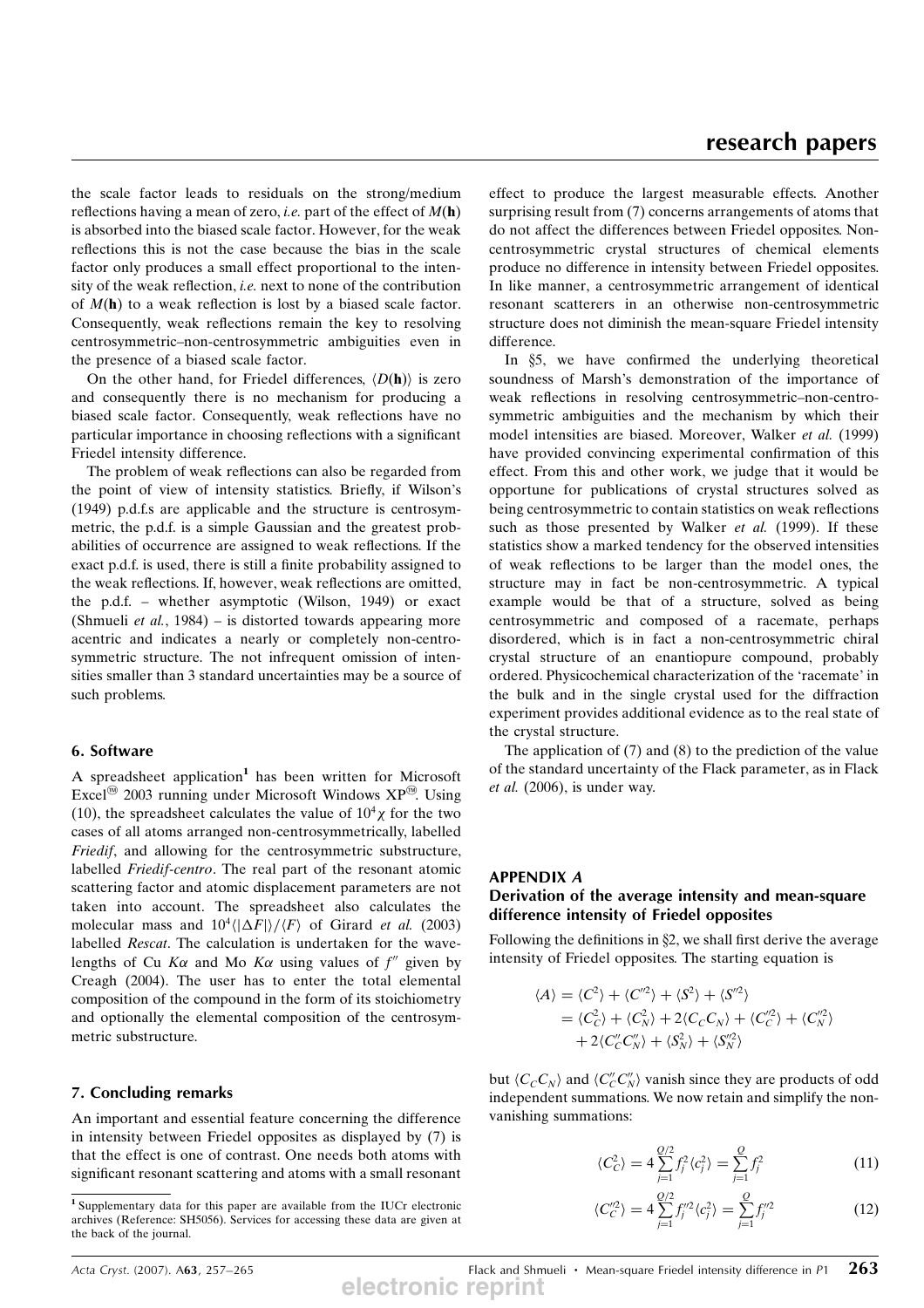$$
\langle C_N^2 \rangle = \sum_{j=Q+1}^N f_j^2 \langle c_j^2 \rangle = \frac{1}{2} \sum_{j=1}^N f_j^2 - \frac{1}{2} \sum_{j=1}^Q f_j^2 \tag{13}
$$

$$
\langle C_N^{\prime 2} \rangle = \sum_{j=Q+1}^N f_j^{\prime 2} \langle c_j^2 \rangle = \frac{1}{2} \sum_{j=1}^N f_j^{\prime 2} - \frac{1}{2} \sum_{j=1}^Q f_j^{\prime 2} \tag{14}
$$

$$
\langle S_N^2 \rangle = \sum_{j=Q+1}^N f_j^2 \langle s_j^2 \rangle = \frac{1}{2} \sum_{j=1}^N f_j^2 - \frac{1}{2} \sum_{j=1}^Q f_j^2 \tag{15}
$$

$$
\langle S_N^{\prime 2} \rangle = \sum_{j=Q+1}^N f_j^{\prime 2} \langle s_j^2 \rangle = \frac{1}{2} \sum_{j=1}^N f_j^{\prime 2} - \frac{1}{2} \sum_{j=1}^Q f_j^{\prime 2}
$$
 (16)

and equations (11) through (16) add up to

$$
\langle A \rangle = \sum_{j=1}^{N} (f_j^2 + f_j^{\prime\prime 2}) = \sum_{j=1}^{N} |f_j + if_j^{\prime\prime}|^2,\tag{5}
$$

in agreement with Wilson's statistics.

We now turn to the mean-square intensity difference of a Friedel pair. Starting again from  $\S2$ , we have

$$
\langle D^2 \rangle / 16 = \langle (CS'' - SC'')^2 \rangle = \langle C^2 S'^2 \rangle + \langle S^2 C'^2 \rangle - 2 \langle CS'' C'' S \rangle.
$$

The first term of  $\langle D^2 \rangle / 16$  is

$$
\langle C^2 S^{\prime\prime 2} \rangle = \langle (C_C^2 + C_N^2) S_N^{\prime\prime 2} \rangle = \langle C_C^2 \rangle \langle S_N^{\prime\prime 2} \rangle + \langle C_N^2 S_N^{\prime\prime 2} \rangle
$$

since  $C_c$  and  $S''_N$  are independent. The averages to be calculated are

$$
\langle C_C^2 \rangle = 4 \sum_{j=1}^{Q/2} \sum_{k=1}^{Q/2} f_j f_k \langle c_j c_k \rangle = 4 \sum_{j=1}^{Q/2} f_j^2 \langle c_j^2 \rangle = \sum_{j=1}^{Q} f_j^2,
$$
  
\n
$$
\langle S_N''^2 \rangle = \sum_{l=Q+1}^{N} \sum_{m=Q+1}^{N} f_l'' f_m'' \langle s_l s_m \rangle = \sum_{l=Q+1}^{N} f_l''^2 \langle s_l^2 \rangle = \frac{1}{2} \sum_{l=Q+1}^{N} f_l''^2,
$$
  
\n
$$
\langle C_N^2 S_N''^2 \rangle = \sum_{j=Q+1}^{N} \sum_{k=Q+1}^{N} \sum_{l=Q+1}^{N} \sum_{m=Q+1}^{N} f_j f_k f_l'' f_m' \langle c_j c_k s_l s_m \rangle
$$
  
\n
$$
= \begin{cases} \frac{1}{8} \sum_{l=Q+1}^{N} f_l^2 f_l'^2 & \text{for } j=k=l=m\\ \frac{1}{4} \sum_{j=Q+1}^{N} \sum_{l=Q+1}^{N} f_j^2 f_l'^2 & \text{for } j=k, l=m, j \neq l. \end{cases}
$$

The non-vanishing summations in the first term of  $\langle D^2 \rangle$  /16 are

$$
\langle C^2 S^{\prime\prime 2} \rangle = \frac{1}{2} \sum_{j=1}^{Q} \sum_{l=Q+1}^{N} f_j^2 f_l^{\prime\prime 2} + \frac{1}{8} \sum_{l=Q+1}^{N} f_l^2 f_l^{\prime\prime 2} + \frac{1}{4} \sum_{j=Q+1}^{N} \sum_{l=Q+1}^{N} f_j^2 f_l^{\prime\prime 2}
$$
\n(17)

with  $j \neq l$  in the third summation (in the first this is so by definition). If we follow similar algebraic manipulations, the non-vanishing summations in the second term of  $\langle D^2 \rangle / 16$  are

$$
\langle S^{2}C''^{2} \rangle = \frac{1}{2} \sum_{j=Q+1}^{N} \sum_{l=1}^{Q} f_{j}^{2}f_{l}''^{2} + \frac{1}{8} \sum_{l=Q+1}^{N} f_{l}^{2}f_{l}''^{2} + \frac{1}{4} \sum_{j=Q+1}^{N} \sum_{l=Q+1}^{N} f_{j}^{2}f_{l}''^{2}
$$
\n(18)

with  $j \neq l$  in the third summation, and the non-vanishing summations in the third term are obtained by decomposing the third term prior to the averaging and following similar steps to the above, as

$$
-2\langle CSC''S''\rangle = -\frac{2}{2}\sum_{j=1}^{Q}\sum_{k=Q+1}^{N}f_jf_kf_j''f_k'' - \frac{2}{8}\sum_{k=Q+1}^{N}f_k^2f_k''^2
$$

$$
-\frac{2}{4}\sum_{j=Q+1}^{N}\sum_{(k\neq j)=Q+1}^{N}f_jf_kf_j''f_k''.
$$
(19)

If we now collect the summations from equations (17), (18) and (19), take care of the dummy indices and rearrange the summations, the mean-square intensity difference is obtained as

$$
\langle D^2 \rangle = 8 \sum_{j=1}^{Q} \sum_{l=Q+1}^{N} (f_j f_l'' - f_l f_j'')^2 + 4 \sum_{j=Q+1}^{N} \sum_{l=Q+1}^{N} (f_j f_l'' - f_l f_j'')^2.
$$

We omitted  $l \neq j$  from the last summation since, for  $j = l$ ,  $(f_j f''_l - f_l f''_j) = 0$ . If we now replace  $\sum_{l=Q+1}^{N}$  with  $\sum_{l=1}^{N} - \sum_{l=1}^{Q}$ , we readily obtain

$$
\langle D^2 \rangle = 4 \sum_{j=1}^N \sum_{l=1}^N (f_j f_l'' - f_l f_j'')^2 - 4 \sum_{j=1}^Q \sum_{l=1}^Q (f_j f_l'' - f_l f_j'')^2. \tag{7}
$$

## APPENDIX B

## Derivation of the average normalized intensity and the mean-square difference normalized intensity of Friedel opposites

Analogously to the analysis in  $\S2$ , the complex normalized structure factor  $E(\mathbf{h})$  can be written as  $E(\mathbf{h}) = E_C(\mathbf{h}) + E_N(\mathbf{h})$ , where

$$
E_C(\mathbf{h}) = 2\sum_{j=1}^{Q/2} (n_j + i n_j'')c_j, \quad E_N(\mathbf{h}) = \sum_{j=Q+1}^N (n_j + i n_j'')(c_j + i s_j)
$$

and the non-resonant and imaginary resonant parts of the normalized scattering factor are given, for space group P1, by

$$
n_j = \frac{f_j}{(\Sigma)^{1/2}}, \quad n_j'' = \frac{f_j''}{(\Sigma)^{1/2}}, \quad \Sigma = \sum_{j=1}^N |f_j + i f_j''|^2.
$$

The trigonometric terms  $c_i$  and  $s_j$  have the same meaning as in x2. If we now define

$$
\xi_C = 2 \sum_{j=1}^{Q/2} n_j c_j, \quad \xi_N = \sum_{j=Q+1}^{N} n_j c_j, \quad \xi = \xi_C + \xi_N = \sum_{j=1}^{N} n_j c_j,
$$
  

$$
\xi''_C = 2 \sum_{j=1}^{Q/2} n''_j c_j, \quad \xi''_N = \sum_{j=Q+1}^{N} n''_j c_j, \quad \xi'' = \xi''_C + \xi''_N = \sum_{j=1}^{N} n''_j c_j,
$$
  

$$
\eta_N = \sum_{j=Q+1}^{N} n_j s_j, \quad \eta''_N = \sum_{j=Q+1}^{N} n''_j s_j,
$$

the normalized structure factor of reflection h can be brought to the form

$$
E(\mathbf{h}) = \xi + i\xi'' + i\eta - \eta''
$$
 (20)

while

$$
E(-\mathbf{h}) = \xi + i\xi'' - i\eta + \eta'', \tag{21}
$$

in analogy with the development in §2. The corresponding<br>normalized intensities are  $z(\mathbf{h}) = |E(\mathbf{h})|^2$  and normalized intensities are  $z(\mathbf{h}) = |E(\mathbf{h})|^2$  and<br> $z(-\mathbf{h}) = |E(-\mathbf{h})|^2$  If we now make use of equations (20) and  $z(-\mathbf{h}) = |E(-\mathbf{h})|^2$ . If we now make use of equations (20) and